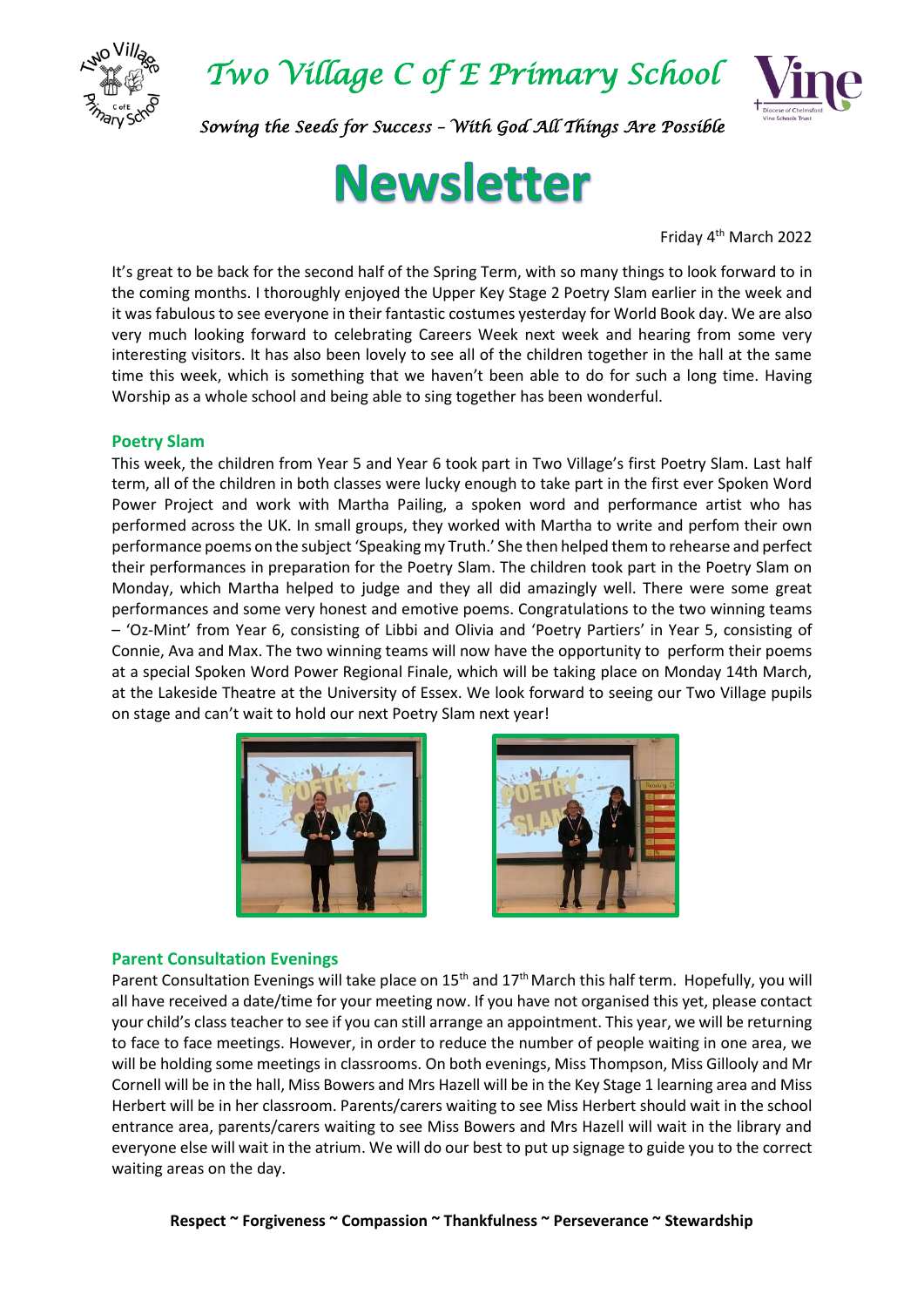

*Two Village C of E Primary School* 



*Sowing the Seeds for Success – With God All Things Are Possible* 

#### **Netball Club**

Letters were sent out this week about Netball Club for girls in Year 4, Year 5 and Year 6, which will take place on a Thursday after school. The club will be led by Mrs Watkinson. If you haven't seen one of these letters and would like one, there are spare copies in the school entrance area.

#### **Class Group Photographs**

Stanley Baker Studios will be taking class group photographs on Thursday  $17<sup>th</sup>$  March. Please remember to ensure that your child is wearing full school uniform on this day. Year 6 will also be having individual photographs taken.

#### **Speaking Competition for Year 3, Key Stage 1 and Reception**

This half term, it is the turn of Reception, Key Stage 1 and Year 3 to take part in their Speaking Competition. The children have talked about this with their teachers and have received a guide about the competition which includes useful tips. Hopefully, the children have got an idea of what subject they might like to present about now.

Teachers will be organising some class heats during the next few weeks to decide on winners for each class. The winners will go on to compete in the final on 31st March.



#### **Careers Week**

We are really looking forward to hearing from a variety of visitors next week, who will be speaking to our Key Stage 2 pupils about what they do in their jobs, how they got their jobs and which of our essential Skills Builder skills they use in their jobs. From an archaeologist to the Director of Performance Sciences for the Canadian Sport Institute Atlantic, we have a fantastic week ahead, which I am sure will be very inspiring!

#### **Help for Ukraine**

This week, we received an email from a gentleman called Dawid Biernacki who is running an initiative with a friend to collect, sort and redistribute items needed for Ukrainians. They are setting up a venue in George Street where the old Mayflower Project was taking place, which is where all the items will be transferred to. They would like us to help with collecting items that are needed. **No Clothes please.** Items that are required are:

- Foil Blankets
- Thermal blankets
- First aid kits, particularly bandages
- Sleeping bags
- Nappies, nappy rash ointment, infant bottles, dummies and baby milk formula
- Women's Hygiene products
- Shampoo and soap
- toothbrushes
- Long life food items, in particular protein/energy bars
- Power banks charged up
- Medicines vitamins and painkillers
- Calpol
- Children's food pouches
- Head torches, batteries AAA&AA